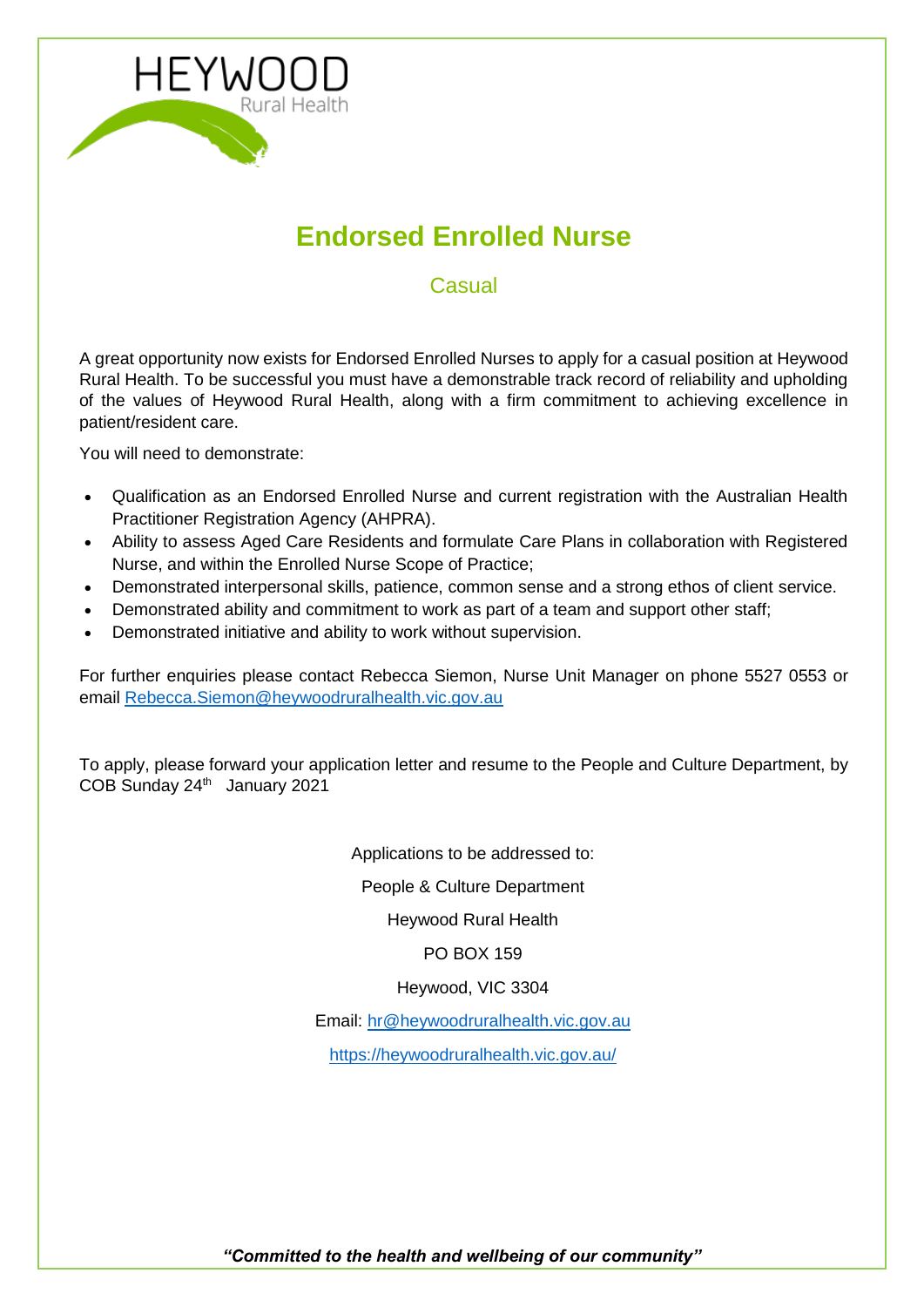

| <b>Position:</b>               | <b>ENROLLED NURSE LEVEL 2</b>                                                                            |
|--------------------------------|----------------------------------------------------------------------------------------------------------|
| <b>Reports To:</b>             | Unit Manager                                                                                             |
| Award:                         | Nurses and Midwives (Victorian Public Health Sector)<br>(Single Interest Employers) Enterprise Agreement |
| <b>Minimum Qualifications:</b> | Current Nursing Registration with the Australian Health<br>Practitioner Regulation Agency.               |
|                                | For all new staff (2017) must be an endorsed Enrolled Nurse                                              |

#### **Our Vision**

Heywood Rural Health is committed to the health and wellbeing of our community.

#### **Our Values**

#### *Respect*

- We make mutual respect the basis of all interactions
- We respect diversity and respect the dignity of each person
- We embrace the differences in people and perspectives

#### *Responsiveness*

- We take actions and opportunities to create results
- We provide services that are person centered and focused on outcomes
- We keep our commitments and promises

#### *Care*

- We care about the people and the community within which we work and live
- We care about our colleagues and ourselves
- We support people to develop and build on their strengths

#### *Integrity*

- We up hold our professional ethic at all times
- We are honest and fulfil our commitments
- We are accountable for our actions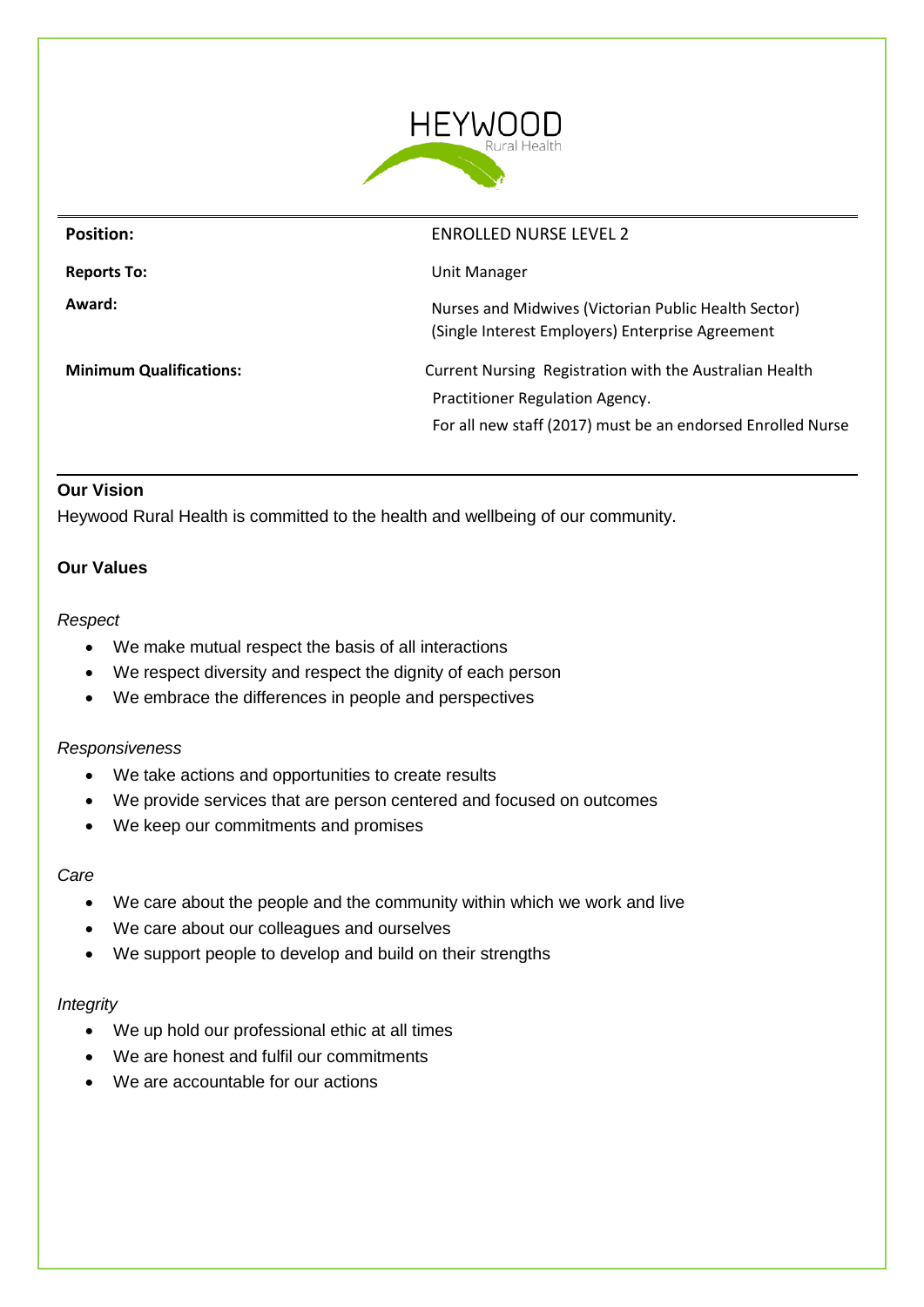## **PRIMARY OBJECTIVES:**

- To work as a part of the health care team to advocate for and facilitate the involvement of individuals, their families and significant others in planning and evaluating care and progress toward health outcomes.
- To work in collaboration with the Registered Nurse /s and other member of the health care team
- To undertake activities for which they are competent and willing to accept the accountability within their scope of practice.

# **DUTIES AND RESPONSIBILITIES:**

- **1. Management of patient / resident care**
- Demonstrate commitment to person-centred care, and evidence-based best practice standards within scope of practice
- Involve the patient / residents and their relatives in decision making relevant to their needs and preferences
- Practice in accordance with the Australian Nursing and Midwifery Accreditation Council (ANMAC) National Competency Standards for the Enrolled Nurse
- Involved in the assessment, planning, implementation and evaluation of allocated and delegated nursing care activities to assist the patient/resident to meet care needs and health outcomes
- Recognise and report changes in the health and functional status of individuals/groups to the Registered Nurse

#### **2. Communication/Teamwork**

- Promotes a collaborative team approach to patient care through effective communication, consultation and cooperation with all members of the health care team
- Communicate accurately and promptly all relevant information to and from patients / residents, relatives and colleagues
- Participate in ward / unit meetings in order to exchange ideas and information

## **3. Professional Development and Practice**

- All Enrolled Nurses have a responsibility for ongoing self-development to maintain their knowledge base to carry out their role
- Learn from experience through an integrative process, which includes gathering objective data from experience, reflecting, identifying relevant theory and knowledge, developing a plan and practicing independently
- Functions in accordance with legislation, policies and procedures affecting nursing practice pertinent to the Enrolled Nurse practice
- It is the Enrolled Nurse's responsibility to keep accurate records and evidence of education undertaken

## **4. Quality Improvement & Risk Management**

- Participate in relevant department/unit activities and work proactively with the patient/resident and health care team to achieve desired outcome goals
- Participate in quality improvement activities and ensures outcomes from quality improvement processes are incorporated into practice
- Participate in accreditation and quality processes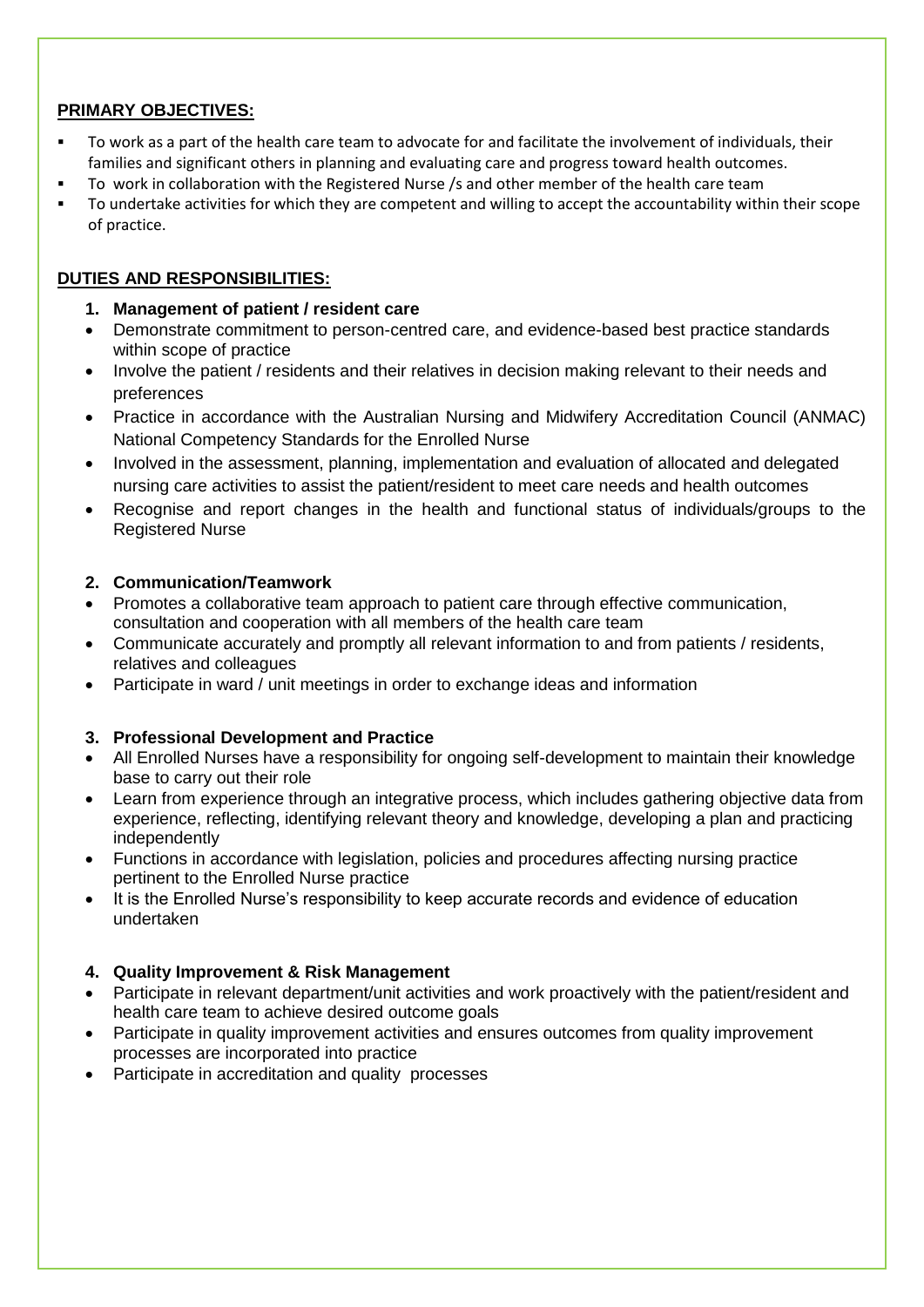#### **5. Leadership & Innovation**

- Embrace and contributes to new approaches dealing with work problems or opportunities
- Act as resource and role model for clinical excellence in the delivery of patient / resident care
- Role model the HRH leadership capability framework by
	- o Leading Self
	- o Engaging others
	- o Achieving outcomes
	- o Driving innovation
	- o Shaping Systems

**[HRH Leadership Capability Framework \(LEADS\)](file://///swisilon-cifs.swarh.net/hrh$/Human%20Resources/Advertising/Capability%20framework/HRH%20Leadership%20Capability%20Framework%202017.docx)** 



Statements included in this position description are intended to reflect in general the duties and responsibilities of this position and are not to be interpreted as being all inclusive. Duties and responsibilities may be reviewed according to service requirements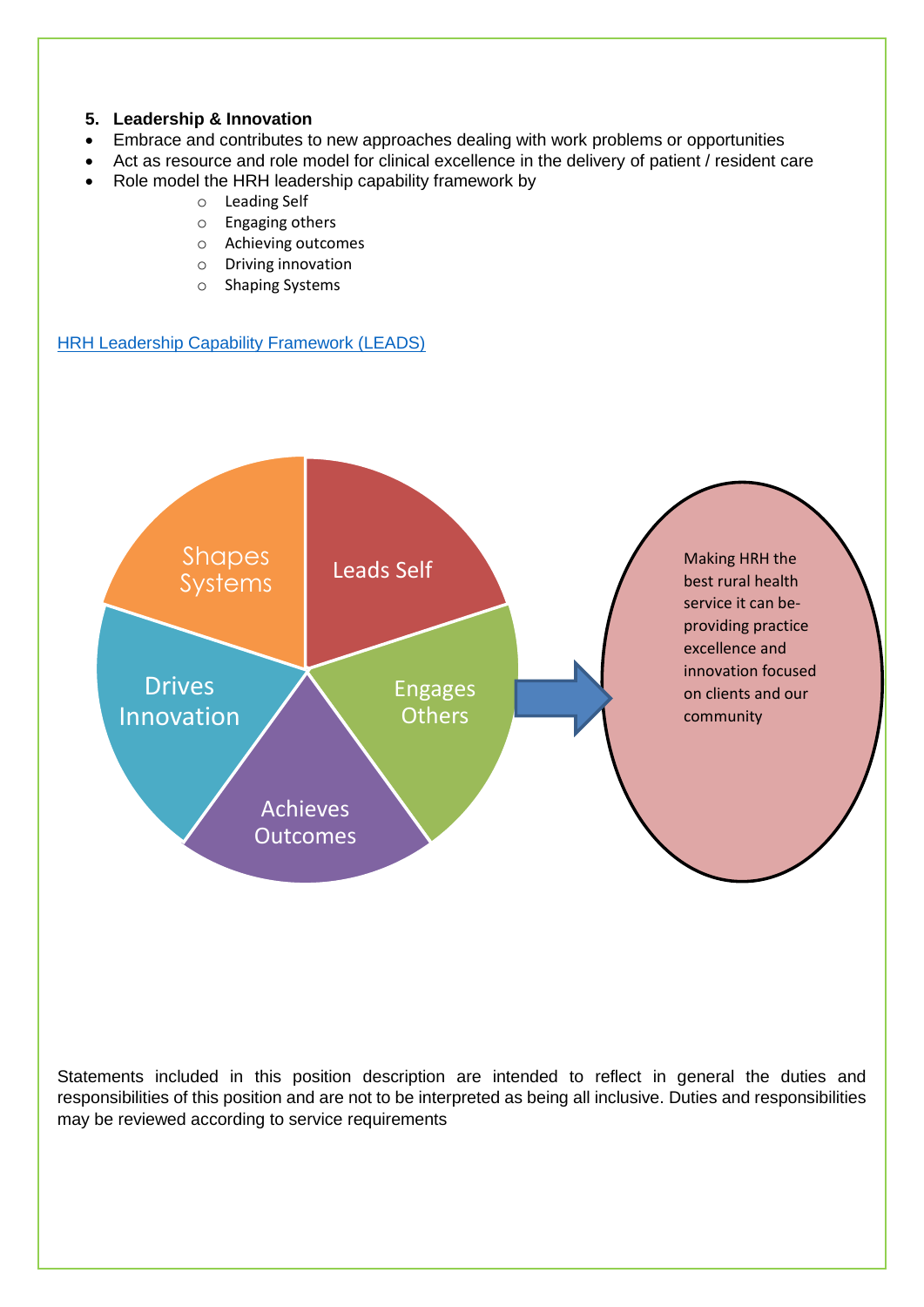#### **Occupational Health and Safety Responsibilities**

All Heywood Rural Health employees share responsibility for occupational health and safety, (OH&S) with specific responsibilities and accountabilities allocated to positions within the organisational structure. Any employee who fails to meet his/her obligations concerning health and safety may, depending on the circumstances, face disciplinary action up to, and including, dismissal.

Employees have a responsibility to comply with all relevant HRH OH&S management system Policies, Procedures and programs. This includes the HRH Injury Management Program.

Employees have a responsibility to take all reasonable care to prevent incident or injury to themselves or to others in the workplace. Employees are expected to learn and follow approved standards and Procedures that apply to their activities and check with their Manager when they have any doubts concerning potential hazards.

Employees have a responsibility for:

- Looking after their own health and safety and those of others in the workplace;
- Follow safe work practices and use personal protective equipment as required;
- Participate in OH&S consultation and OH&S training initiatives;
- Report any accidents, incidents, injuries "near misses", safety hazards and dangerous occurrences, assist with any investigations and the identification of corrective actions;
- Cooperate with managers and supervisors so that they can meet their OH&S responsibilities;
- Don't wilfully interfere with or misuse anything provided in the interest of health and safety or wilfully put anyone at risk;
- Performing only those tasks for which they have received appropriate training and instruction;
- Ensuring that they understand and comply with those responsibilities which apply to them while performing their duties at the workplace;
- Participate in emergency evacuation exercises.

## **INHERENT PHYSICAL REQUIREMENTS:**

Heywood Rural Health has a duty of care to all staff. The purpose of this section is to ensure that you fully understand and are able to perform the inherent requirements of the role (with reasonable adjustments if required) and that you are not placed in an environment or given tasks that would result in risks to your safety or others. The role may require the following tasks among other things: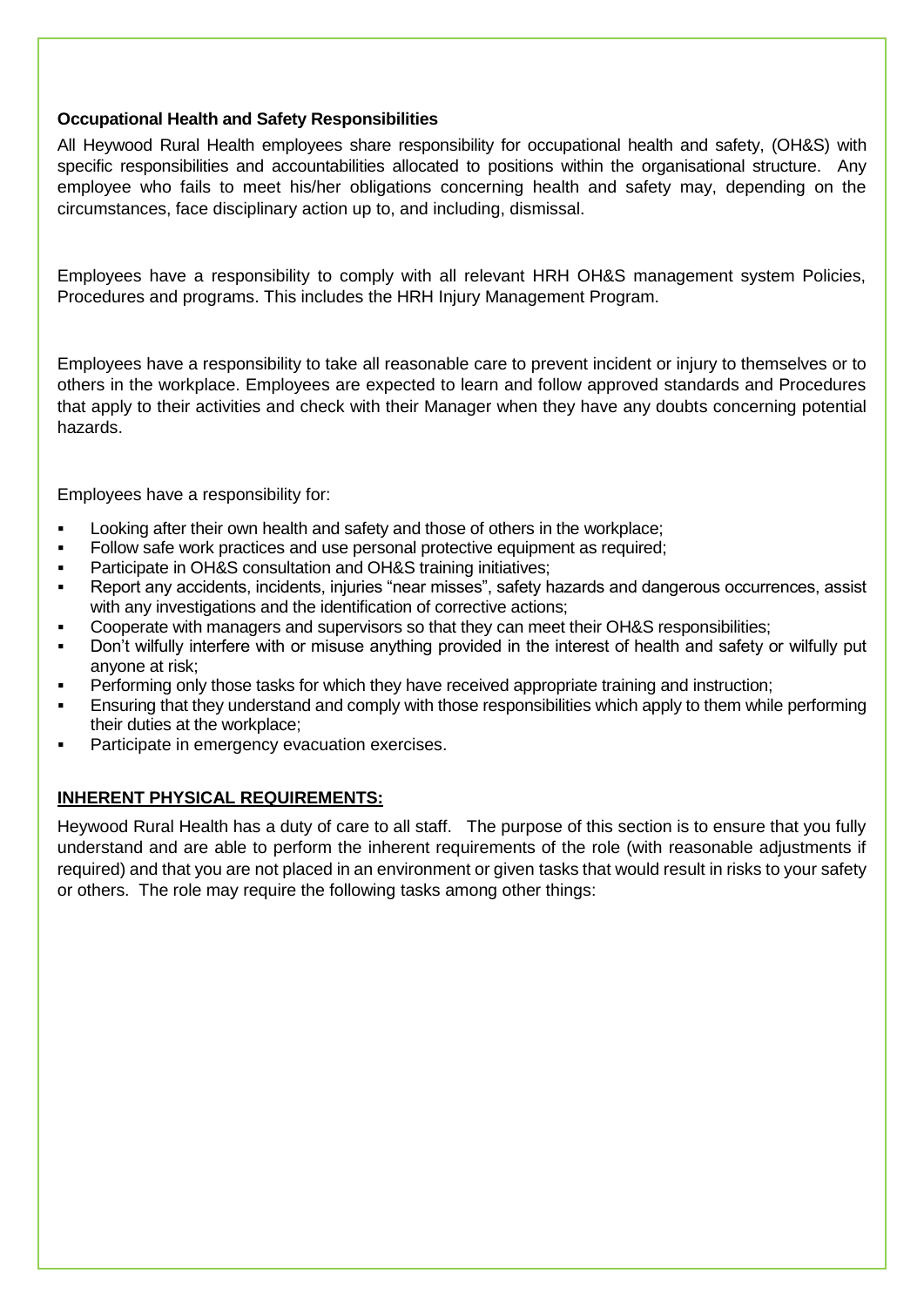| <b>1 Nursing / Patient Care</b>                                                                                                                                                                                                                                                                                                                                                                                                | 2. Maintenance/Hotel Services Staff                                                                                                                                                                                                                                                                                                                                                                                                             | <b>3 Clerical / Administration</b>                                                                                                                                                                                                                                    |
|--------------------------------------------------------------------------------------------------------------------------------------------------------------------------------------------------------------------------------------------------------------------------------------------------------------------------------------------------------------------------------------------------------------------------------|-------------------------------------------------------------------------------------------------------------------------------------------------------------------------------------------------------------------------------------------------------------------------------------------------------------------------------------------------------------------------------------------------------------------------------------------------|-----------------------------------------------------------------------------------------------------------------------------------------------------------------------------------------------------------------------------------------------------------------------|
| <b>Role</b>                                                                                                                                                                                                                                                                                                                                                                                                                    | <b>Role</b>                                                                                                                                                                                                                                                                                                                                                                                                                                     | <b>Role</b>                                                                                                                                                                                                                                                           |
| manual handling (<br>pushing, pulling<br>equipment)<br>general patient handling<br>and clinical nursing<br>duties<br>sitting, standing, bending,<br>reaching, holding<br>pushing pulling trolleys<br>and equipment<br>general clerical,<br>administration work,<br>computer work<br>use of personal<br>protective equipment and<br>handling<br>handling general and<br>٠<br>infectious waste,<br>shift work in most roles<br>٠ | generic maintenance work, working<br>at heights<br>generic out door work / pushing,<br>٠<br>pulling trolleys<br>sitting, standing, bending, reaching,<br>$\blacksquare$<br>holding<br>computer work<br>٠<br>general clerical, computer and<br>$\blacksquare$<br>some admin work<br>use of personal protective<br>$\blacksquare$<br>equipment and handling<br>handling general and or infectious<br>٠<br>waste,<br>shift work in some roles<br>٠ | sitting, standing, bending,<br>reaching, holding<br>computer work, data entry<br>general clerical at varying<br>levels,<br>use of personal protective<br>equipment<br>handling general waste<br>pushing and pulling<br>trolleys / filing,<br>shift work in some roles |

#### **Other Requirements**

- Current police check is required for this role
- Shift work is a requirement of this role

#### **Note to all employees**

- You must work within the policies, procedures and guidelines of HRH
- You must demonstrate and understand the application of Accreditation Standards to ensure compliance with applicable regulatory bodies is maintained
- You must demonstrate respect for individual's values, customs and spiritual beliefs to ensure patient / resident care is effective and culturally appropriate
- You must demonstrate commitment to person-centred care, and evidence-based best practice standards within scope of practice
- You must participate in the HRH integrated risk management and quality improvement systems by being aware of responsibilities to identify, minimise and manage risks and identifying opportunities for continuous improvement in your workplace through communication and consultation with managers and colleagues.
- You must ensure that the affairs of HRH, its patients, clients and staff remain strictly confidential and are not divulged to any third party except where required for clinical reasons or by law. Such confidentiality shall extend to the commercial and financial interests and activities of HRH.
- Statements included in this Position Description are intended to reflect in general the duties and responsibilities of this position and are not to be interpreted as being all inclusive.
- Management may alter this Position Description if and when the need arises. Any such changes will be made in consultation with the affected employee(s).
- A Performance Review will occur within 3 months of commencement, then annually taking account of the key roles and responsibilities outlined in this Position Description. In addition to reviewing performance (individual and work team), the annual meeting provides an opportunity to ensure role clarity, revise key performance activities/measure and set development objectives and goals for the year ahead.